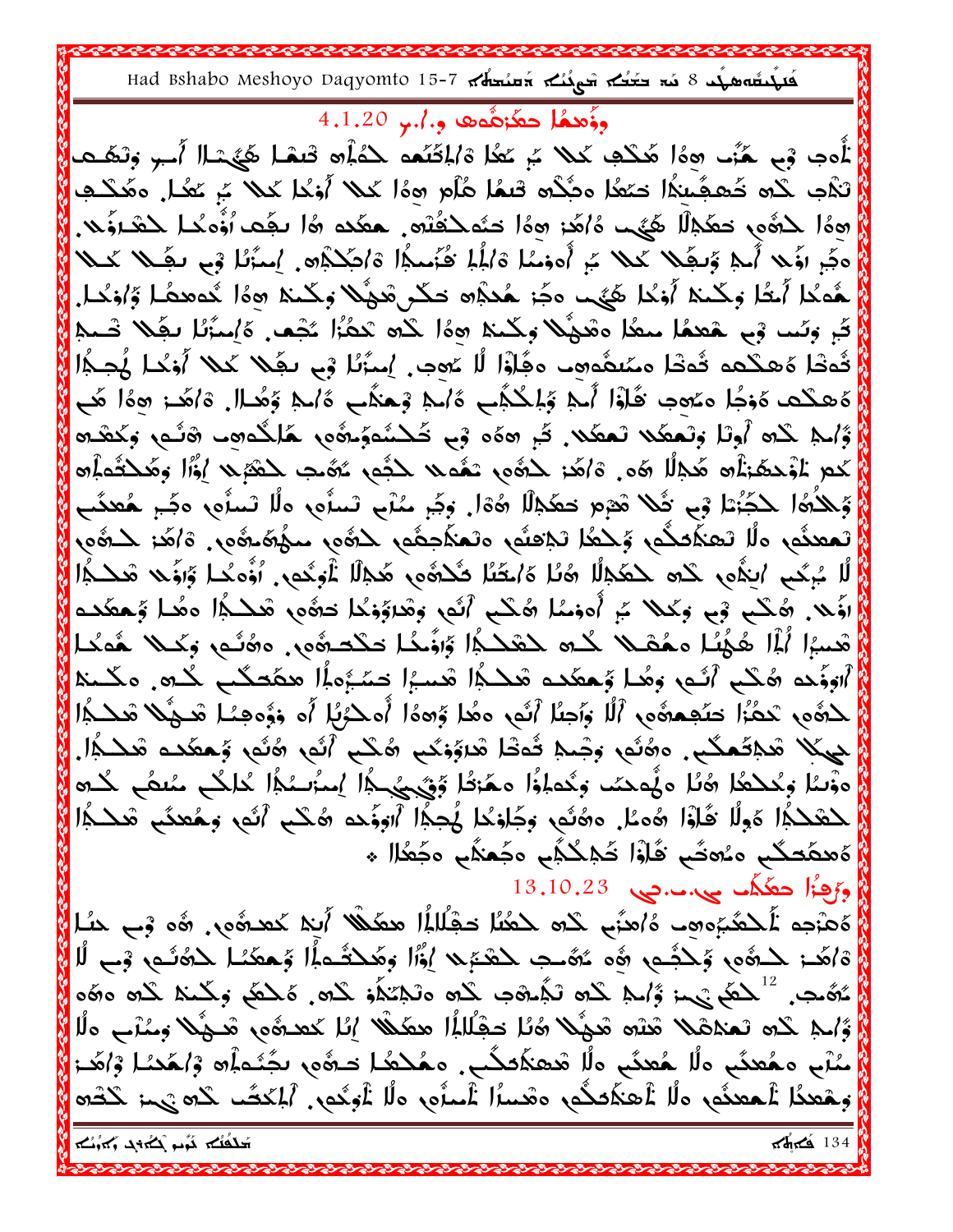Had Bshabo Meshoyo Daqyomto 15-7 مَنْ مَسْتَمَّة مَ بَيْنَ مَنْ 8 مَيْ بِمَسْتَمَّة

وِكْتِكًا هَٰلًا هَذَاوِنَــهُمْ رَعَمُــزُٰ/يُمْ ـعِكَده مكْسَــهُمْ كَعْنَــرِهِ وَلَّا تَسـأَمِ حَكْسَــهُم وتَعْمَدْعَهِ خَاوِئْتُوهُ وتَعَذَّكَتُمْ حَكْدَوْهِ وَتَذَكَّدُ وَعَظَمَ الْتَيْءِ. وُحَكَمَهُ وَبِ لْمَجَّمَا الْمَرْتِكَى وَهُمَّا لَمْ يَسْ رَسَى الْمَعْجُمْ وَهُمْ وَهُمْ مَعْنَمَا لِحَمْدِهِ وَهُ وَأَوْجَعُوا ٱلْمَؤْكِيَةِ وَتَسَلُّقَ هُدْمٍ وَخُلْابٍ ٱلنُّقُومِ وَلَّا حَسَنُوا كَاحَقُوهُمْ وَهُعَلَيْتِ وَ ابِنُدُو، ولَا حِجَدو ِ أَبِدُّو، فِي حِجَده مَدالًا وَاَوْحُل ثَلا وِحُجَد مَدَجُلا وِمَدَتَحَمِلًا ولُا هُتَعَلَّاتُكُمْ تُـ3ْ أُلَّمَا شَـهُا مِنْهُفٍ هُـكَـٰدًا وَاؤُنـكُـا تَـكْتُــ3ْ 2ْ مَا وَعَــلا عَـر أُهونسا أَاوَذَى ﴾. ۞ ۞ وَى وَكَذَا هُدَكَمْ أَاوَذَى ۞ ۞ وَهُكُذَا شَكَدُ ا دَجَٰ: هُدَجْ ۞ دَسَخُودًا هِجَعْدًا ۖ لَاهِ ۚ لَكُنَّهُ لَاهٍ ۚ وَمِ يَحْجُرُا خَمَّ ٱللَّهِ وَاَحِلًا هُ٥ هَمَّا وَاهِمًا ۖ أَو وَوُهِعْا هَوْلًا مَنْكُمُ! نَعِيكًا ۚ شَدْكِهُمْ. وَه وْبِ وَجْمَدْ ثَوْخُا أَاوَوَٰى وَهُ وَهُ وَهُمَكِنَّ شَكْدًا دوْنِنَا وِكْحَمْدًا هُنَا دِيُّدِكِمَا وَكُدْمَاوُا مُنْتَضَى كُلَّهِ حَمْحَكُمُا دَوِلًا قُاوْا هُدْنَا. هَد وَكَـلا أَوْكُل هُجِجًا أَاوَوَٰٓئِلا ۞ ۞ وهُعَلا مْكَـٰٓكِ هُوهِـٰٓكُلا هءُ۞ب قُاوْٓا هكجْمِ أَنْجَ أَوَّهُاا ةَاسِمْ وَحِذَّابٍ ةَاسِمْ وَلِمُحْكِّبٍ \*

## وهُوَدُّل حعَّرْهُوها مدال 8.1.10

حَمُّنَــمٍ فِــمٍ مُــمَعْكُمُ أَنَّــمٍ فَنَعْـلُمْ اللَّهُ مِنْ أَمَّا أَمَــمٍ مَعْنَ مَــمُوا مَ أَمْ يَع لِمَكْمِنُوهِ وَاهَدِ لِهُولٍ هِجَوَّمَمِ إِمَّا كَلا قَبْعًا هَٰلًا وَهَٰا لِمَكْمًا مُوَهَّى هَٰدَت لْحَمْلِكِ مَكْمَدْ لِحَقُوبِ هُنُا تَاحِكُو ۚ. وَ﴾ هُو وِهْزَا إِنُا لِحَقُوبِ فَــرٍ رُبِعَنبِ لِحُجَذَاحِقُوب لْحُتَفَّى خُاهِفِمُا إِنْعُانِي ۖ وَتَعَاهُمُ مِنْ الْمُعَالِمُ أَنْلَامًا ﴾. أُهنَّى كُلُّهُ نَاهَك أَعْقَدا تَعْمَتُسَ إِنَّفَ هُوَتُنَا حَسَّوَوْخًا وُبَيِّقَتُنَهُ كَنْبَشَا لِلْهُكُثِ فَكُلُّوهِم. مَمَّـلُكُم أَنَّب هُو حَمَّا ـكَـْسِعَّى أَنِـمْ ـكَـجَّـم، أُهرَّى ـكَـرَه ـهَجَـدًا ـ وَجَعَـدًا وَتَـهدَّلُوهِ عَــلا أُوْحُـل ەُنْتَقِبْ شَالْهِمْ ـ هُجِدًا لِكَسِعَي وَجَبْرٍ وَجِبَرٍ وَحَسَنٍ حَكِمَكُمْ عَرَضَاتِ وَنَسَعُتُمْ وتَقْعَد لِكَبْعَالِ ةَالِمِ 30ْهِ نُوتَا هَكْلِمَا وَافِ حَكْلَةُو، خَبْرِ وْاهُدْ وُلِشَعْفٍ أَنْسٍ. وْاصْلَ هُهجُده هُـعمَّـله نَأْهزُا وُهرُبْم هُجدًا ٱهغزُبُبِ ٱلْجُنُبُهِ وهوَه وْبِ إِنْعُا وْاجَلْه ٱبْرِ |أَوْحَطًا كَلَاهُبِ ۚ مَعْزًا أَنَّبِ مَعَنَّكَ شَنَّبُوا كَعَهِّيتِكُمْ كَتَمَّ كَلَّكُمْ بَوْمِتَ وَالْمَا لَللهُ ة وَدَّى الْمُشَمَّلُ لِيَ

## كَرْحِشْيْهِ وُحِكْتِسْلِ صِبْ 28.1.10

ەھْبِ خُكُلُوقْ عُكْلِي وِهُكُنْهُا هُدْهُمْ اللَّهُ عُنْ أَوْلَٰمًا. وَجُرْحَتُوا وِكُعِنَى وَوَةً فَسَا وَمَنْط طَّيْتِهِ الْمُدَّتِ حَدَّبُهِ وَادْتُوا وَادْتُوا وَادْتُوا وَاحْتُكُمْ وَتَعْتَبُ شَرْجُلًا هَوَيُدا ا مِمُّومُا وَّالِمِ هِوَا. وَفَوَحُوهِ هِقَلا هُوَيْ الرِّفُوجُا وَهُـعِ كَـلا نُـوزُا وَتَعِفَـمِ هْدِهُورٍ }ُجْرِبُل هِي ذَلِمُا وِنُوذًا وسْجَمَلِ خَاجِرَهِ. وجَبِ مسَرٍّ}هُ وَخَدَيْنَا وَلَمِكْمَا خُاجرَه

تلاءُ مام الله على الله من المسلم المسلم المسلم المسلم المسلم المسلم المسلم المسلم المسلم المسلم ال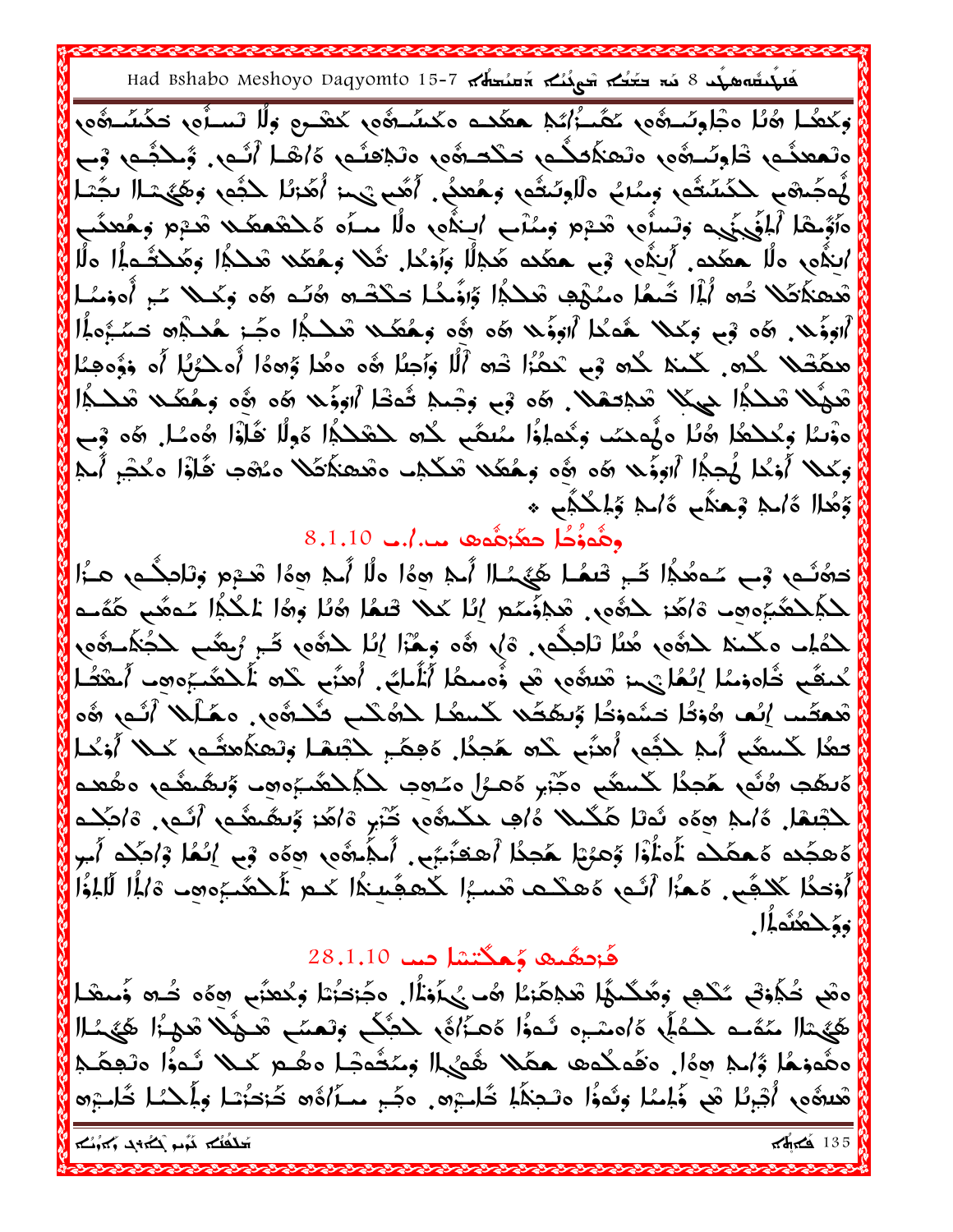## Had Bshabo Meshoyo Daqyomto 15-7 ملحلته من 8 مل المحمومة بمثلة من 8 مل المحمومة

أُهنَّى هِهَ دَجَّةٍ هُنُا يُحِبُّ هُهُمَّا هِ وَجِّمٍ أَحْذُهَ أَبِّ عَمَّا ثَالَـْمِلَّا لَا حَجَّم وِنُسْلٍ ۞ه وْبِ ۚ فَمكُمْهَ أَنَّبُهِ أَبْرَهِ هَـٰهِرُهَ لِّاجْرِنُا حَثَّوْا مِثْتِمٍ وَعِنَا لَا همْبِهِب هُجَّب ههُه فِي خَرْحَاْمًا وَجَرْ هُدْبُه شَدْهِدْهَا مِنْفِي ۖ فَي هُمِمْ كَبِيلا أَوْكُلْ مَجْنُ لِلْمَ عَهُدا هَقَم ەُمىلُە وْهْتِرْمْ وُهْلَا لَا «ەُمەت ھُسڭجە ھْكُمەنْ ەْ/ھُدە وُݣْلُا لَاھ ، أَمْلِ «ەەل قوي ھُەومْلا شْر حَمَّه أَلْمَوْا حَيْجَاْ مَـٰـِ وَحَمْدَه هَا فَوَقَعَـْـُوه وهُو هِأَا وُحُـه وَيُــزَّوْنَا وهَمَـكَــ حَجَــنآه لْمُكْمَّا عَمَّى مُبِسُلَّكِمْ. أَجُــدوف فِــ وَقُدَفَكْسُمَتْ خَلَــهُـدًا مَجَسَلِكِ مَكْنَـل فَنَسوه وَذَا وكَنكل لْكُمْلُو كُمكُمْعَا وَرُكْبَ وَهُمْ لِلْكُوفِ أُبْرُوا وَاسْلِطْتُوا وَجْرِ وَوَٰهَا وَهُوَا أُفِ هُرْطُا أَيكن وَالْج هِهُه خُه حَيْمَاؤِمَاْ لَا تُسْوَّا هُرْضَى هِهُه حَـٰهُ؋ُه هِفَجَا/هُــى هِهُه. ةُ/حَدَّا وُهوْجَـا عَصَّوَى هجَم سُمِعَہ وَہُم کُمْ نُائِبٌ اُهوَہ \*

هَيْلَ السُكْمُ الْمُحْمَدِينَ مَسْتَمَرَّةً وَالْمُحَمَّلَ هَمْكُمُثَلُ / خَبْعِعُنِ. 1.1.2.29.21.1 هَالْم ومْعْقَدِ نُـودُدْهَـدُه حَنْدْدُهُـدْ كُـه فْحَزُلْهُـه لِلْحُـبِ وُأَكْمَٰذَلِلا خُتْهَـا حَرْضَلَابُد هَمُنُا أُوحَهُ!. ثُنَّهُ فَجَمَعَ أَوْه كَهِــزُا أَو كُــو هُــولُــژو وهُـڤَعثلاَبُــو هُوهُدِهِ . هُبُتِهَا وِلًا حُيجًا أَو وِلًا هُدِيَّوَتُدَا تَبْتَغَا. أَنِكَ وِهَيْشَيْأُه هُب رَهُيْشُهَأَالِمَةُ هَزُّتْزَا مِنفَوْسًا وُهِ وْصَبَّابُد وِلَا وُمَحْمَد هُسْتَنُو هُبَ شَعَزًا وَّهِ أَهْلِيْكْتُمْ وَهُمَّا وهَعَْنَدُوْهِ وَمِحَمُّوْا حَثَّـهِ كَفَّ أَبَّ أَوْخُـل وأسللُه هكْسًا 5% وُأَمَّا فُوكْلُوهَ رَّهُمَٰىًا أَو هَٰعُهُمْ أَو جَاوُهُمْ اللَّهُ صَا هُدْعَهِمُا شَهْ ﴾ إهُدْوه وكلا فُجُدِثُم أَه صًا هَيِيكِنَا أَمَّ شَعَبَتِنَا وَالْكَلِّعْتِينَ وْهِمُسُلَّا شُدِّ هُمْزُكُونَ هُسَكْلُ فَأَهْ كَيْخْتِرْهِ وَشَمْئًا خَـٰزِلًٰا . هَـُـٰلَ وُٰائِلَ هَٰذَسُلَ أَه كَرْهُمْــْرْه جْــووُّــ هرْحَرْتُــْمِلًا وَالْحُــْهُا وِهَمَا أَلَكَ أَحِثَه وَمِتَعَلَّمَا أَمَّا مُلَكُما وَالْحَدْهَا. أَهْ إِذًا مَاتَـبٍ أَبِّ تَاسًا وِثْلَمْـا

مَّدٍ حَمَّحًا حَصَّحُبًا وقَدِيْجَةً 14 وُهِيْهَا. هَمْ أَيْهَ أَلْمَ وَهُدَهُ مَكْسُلًا وَحَدُدُ هَمْكُمُتْلُ | كَبْعِمُنِ. 1.1.2.29.21.1 وَهُم مِبْعِدٍ مِنْهِم شَجْرَتِنَا وَمَنْدُو $\ell^{21}$ ةَجْدَدْبِجُمْا حَنْدْسُتُم، مَّنْهُلا حَجَّبِخُـم، تَمشَا ـمُسْبُم، شَمُّا.  $^{22}$ تكَيْبُرُا وَجْعَـرْه مَجْعَمَلُوهِ وَيَصْعِدُهُمْ حَيْصُدُومِ حَبَّيْهُمْ  $\sum_{i=1}^n a_i \propto \int_0^{23} a_i \sin \theta_i$   $\int_0^{23} a_i \sin \theta_i \sin \theta_i$ مِ مَجْهِ مِنْ أَسْتَهْدِ مِنْ أَسْتَرَارِ مِنْ مِنْ مِنْ أَسْتَهْدِ رمنْكْتَرِ وَأَوْعَ إِنْسِكَ هُمْ رَمَلْنَكْسَالُكَ مِنْكُسُكَ لِلْمَ هَ وَمِعْكَــٰكُمِ وَ/لِمَــٰٓا حَجَّــُـهِ حَــَّىـٰهِۗا وَّلْمَسْمِ حَمَّمُ أَمَّهُ وَأَمَّا فَمَكْمُعَهُ مَمَّمِ همَعمُنْـه. <sup>24</sup>مئةِ الرُّأ صَنْـهَــأ وكَـــلا أَفَتْــــه هَممْــــلَا إِنَا مَمْهُـــــزُهِ أَ ۋَاەتْكۆبەھە ۋەتقىسا خېھىزما مىڭى كَيْمِ آهِ وَالْمُؤْمِنُ مُسْبِئُلٌ أَهْدَ وَاللَّا ههُمِ همُعمُسُه أَمِرٍ هزَخَزُنُـمأَا وَلِكُـهَا وْالْمُتَحَمَّدِ كُمْ حَجَّمٍ وْالْمُعَطْلَا هَكَــٰكُلِهِ وَ الْأَسْمَاءِ وَالْمُ اللَّهُ مَنْ وَحَدِّمَتُ مِنْ مَنْ اللَّهُ مِنْ  $\sim$ كُلْحْشَا هِ قُوَّا الْمُصَّا وَبِ ٱلْمَحْكَمَ

حَدُوْمَة مِرْحَمَدَ مِنْ حَنْفَهُمْ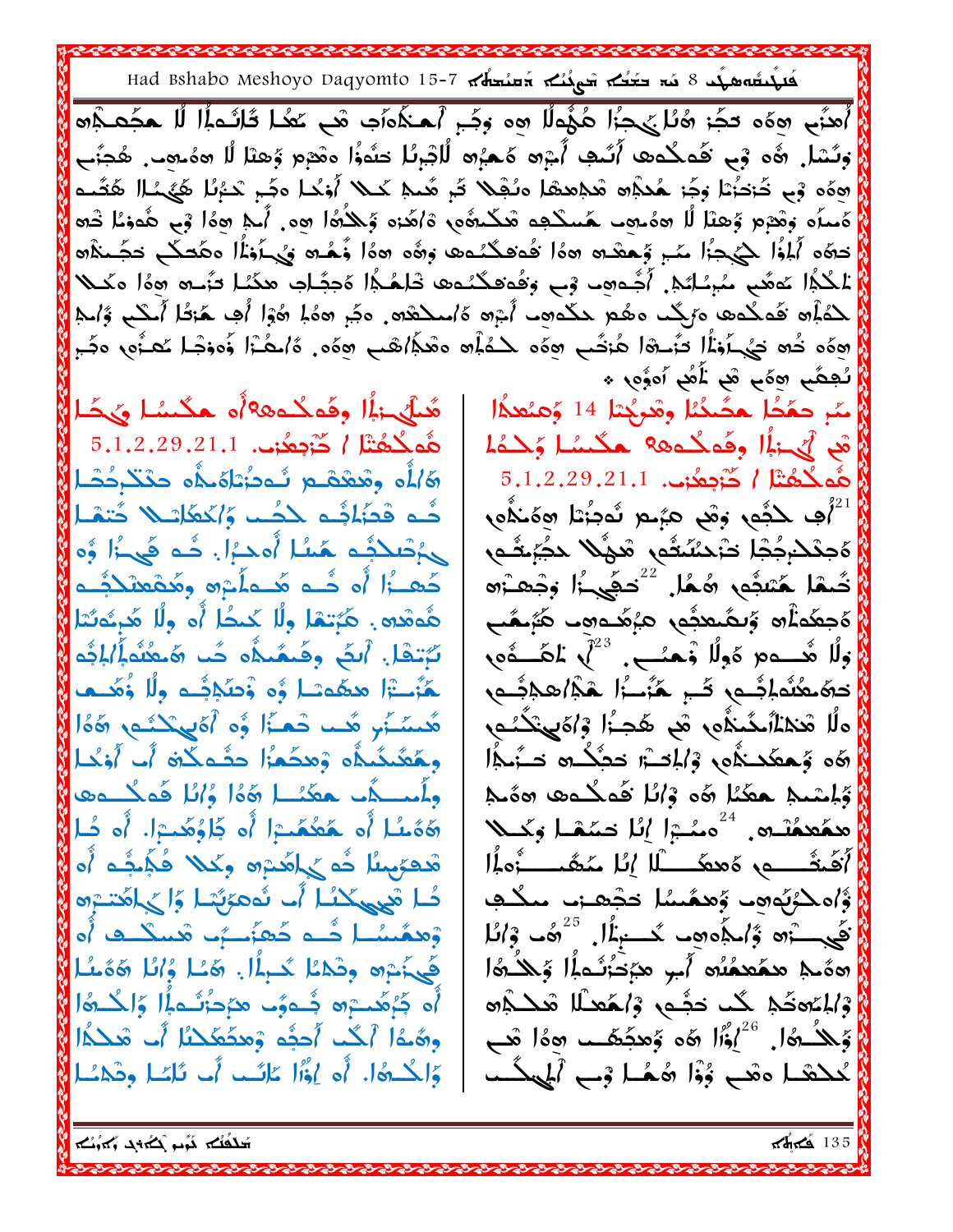Had Bshabo Meshoyo Daqyomto 15-7 x المستفتح بتنفيه بتغف من 8 مله المقافيف  $\int \frac{1}{\sinh^2 x} \int \frac{1}{\sinh^2 x} \frac{1}{\sinh^2 x} \frac{1}{\sinh^2 x} \frac{1}{\sinh^2 x} \frac{1}{\sinh^2 x} \frac{1}{\sinh^2 x} \frac{1}{\sinh^2 x} \frac{1}{\sinh^2 x} \frac{1}{\sinh^2 x} \frac{1}{\sinh^2 x} \frac{1}{\sinh^2 x} \frac{1}{\sinh^2 x} \frac{1}{\sinh^2 x} \frac{1}{\sinh^2 x} \frac{1}{\sinh^2 x} \frac{1}{\sinh^2 x} \frac{1}{\sinh^2 x$ لمكسمعُ!. أَه إِنَّاا أَبِ تَاسًا وَذَٰلَكَ ا مِدَمَّـــدًا مَّــــو خُوجُكَــا أَو مَّــا وُوَّا وَيُوتَى هُنَه لَحْمِلُوا وَحُوجِسْهِ وَإِوَّالَ هُلَّا أَوْجَزَاهِـذَا مِلْهُ هَدًا لِمَحْتِمَـَّةِ لِيَسْتَمْرَانِ أَسْلَمْ حَكَمِهْا وَهُءيُه مَعُسُلٍ وَجِئُـمٍ هَجـًّا وِهُــــومِنَى ۚ  $\check{\mathbf{e}}$ ە وُمئـــى هُجرَّمَنَـــى أَحْدُّا وَٱصْلا وهُدوَيْلا قَبْلاً أَبِّ أَيْهَلاً وَّه هُــوْمَــوْهِ وَوَ إِوَّٰٓاً أَبِ تَابَـَـالِلَّهِ الْكَــا ەھَٰٓدَڢَّىنَ ەَھھَٰڡُدَّىنَى ۖ دَــُوْلَا تَارَنَــُ كَعِنْقًا وَوَّتَلْنَا مِهْسُلٍ وَحَثَم هُجِزًا وَهِ َحَجُلًا مُجَعُلٍ وُبِمُبِـعٍ ۖ حَجُلًا خَرْبُـفٍ كَـٰٓرٍ .<br>00 أَوَثَمَتْ مَسْتَمَامَ مَسْتَمَامَ مِنْ مَسْتَمْرَ مِنْ مَسْتَمْرِ. هُـوْمِسْسٌ، 6% وُاسِبًا مُـا ثُووْسًا أُو مَحْدَمَنَا أَو مِعَووزَمَهَا حَذَمِهِ دَرْهُمَا تي خَمْ اللَّهُ الْمَشْمَلَاتِ اللَّهُ وَهُكُلُّ اللَّهُ وَالَّذَاتِ الْمُؤَمَّنَ الْمُؤَمَّنَ الْمُ حفُـمِلا عْمَعْدَا هُودُوَّتَاسًا ومُحكَّدَ |كَعِدَدُوْنُدَىٰٓاْ وَمَعَىٰلًا وَهُدَيْمَةَ حَدَّى وَجَـل لِكْمِي الْكُمُلُّ أَعْتَمُلُّ وَشَمْئًا مُتَعَبِّدًا هُم إِنَا فِي وَلَمُوكَــمِ أَسُلٍ أَيْــمِنَا أَسْمِ كَــد هُذَبٍّ ثُقُوبِهِ مِعْسُلًا. أَو خَالِمًا هَذَا خُار سَكَفِّتُـمِ مَسْكَـڢِ هُنُـمٍ وَجَكَبُمِمَّـَا مَيْهُوبُا أَو دًا هُسْئِطًا هُبِ مَدْمَلًا وُو َّەَمىڭچا ھَرْقُا أَمْكَى وَجَرْزُوقىدا لَّا مىدَّە مَنْسُلًا وضُلَّا هُمْهُوهُ كُمْ. ضُحُصًا هِـدًا ووْكُمْلًا أَمَنَّا يُ‰وَّتَا شَمْكُتْ شَسْكُفُنُّهُ |ەلْجْهَٰزْجُـــم، حَسُّوْصًـــا حْجُكْـــرە گَـــولِزُّا أَه قسكُ (حكْبُهُمَا) أَه قسكُ أَه أَوَّعْنُعُا مَكْثُمُوكُلَّا وَّجَدِكُوه وَإِوَّاْ وَكَلَّهُا بُدهُدم وَاسًا وقُلِّكا لَا سِنَىٰكُ وَدَ لَّٰجًا ہوَھ**م**َّسُل ْ ہُہ وجہ کُھبُ ٹُلاہی  $\left| \begin{array}{ccc} 1 & 0 & 0 & 0 & 0 \ 0 & 0 & 0 & 0 & 0 \end{array} \right|$ دَّهِ أَنْ وِهُبِهُدِهِ كُلَّبٍ أَنْكُمْ شَيْأَاتِهِ ا َّ هُىعُـٰـٰٓھٗا وِـنْجِعَـٰہٗا ہوَّـٰٓٓٓ مِـٰٰٓٓهٗا ، ؕ ہُوٓا وَٓب وْمِحَرِمًى هُو مُوَجَلٍ حَدَّدِهِ أَوْ أَيْهَا أُهَٰذ إِنَّا وِلَّا إِنَّـٰ نَـْ96 هَٰذِكَـا لِحُجَّـٰفٍ أَ خَجَنُهُا وَمَثَلاً. ۚ أَهْيَ خَجِهَٰ; يَهِــ; 'فَنُنِــم أَسِقَنَا كُد قَوْهُمَا وَ أَجَهَدُا وَ إِنَّ وًف تُلْسًا وَالْحَدْثَا أَنْ أَشَا هِمُسْتَا. 56أ إِنَّا مُعجَّمٍ أَلَّا حَزَّهِ مَا كَعجَّمٍ إِنَّا مِمْتِهِ ۖ وْصُّدِهِ لَمُ حَسْلِ شَبْعَاهُمْ أَرْقِبَكُمْ وُب |إِنَا وِسُـٰأَا إِنَا هِجُعِهُماخُــمٍ مِعَّنُــِّوَمِلَّا هَرْدُوْدُ الْمَسْلِ أَنْ وُبِ أَسْرَحِيكُمْلَ. رَبِّيْ إِنَّ هَذَا الْمَرْجَعِيمَ ا وَهَ حَكْثَمَاجُمِ وَجَعِمَسُاً. دُهَّــزبُّل ولًا إِنْهُــل وهُءَا هَٰذِكَذَبُــدٍ شُــدِ أَسْمَا وَهِكَهِجَمَلَا. أَلَقَ هُو هُوءُ/هِـدَا هِمَكُفُلًا مُعِيفُهِ ٱلْلا هُو ۚ وُوجُلٍ ٱحْقَدِيْدِونُل أَه دًا مُدعَى اللهُ وَسُلَمَانًا وَشَالَمَاً مَدَّمَدَاً أُه أَبِ هَزُنِــَــزُهِ إِلَا وَبِ وَعَيْقُوا الْمُجْـــو وذهنمشال و

تلاءُ مام الله على الله من المسلم المسلم المسلم المسلم المسلم المسلم المسلم المسلم المسلم المسلم ال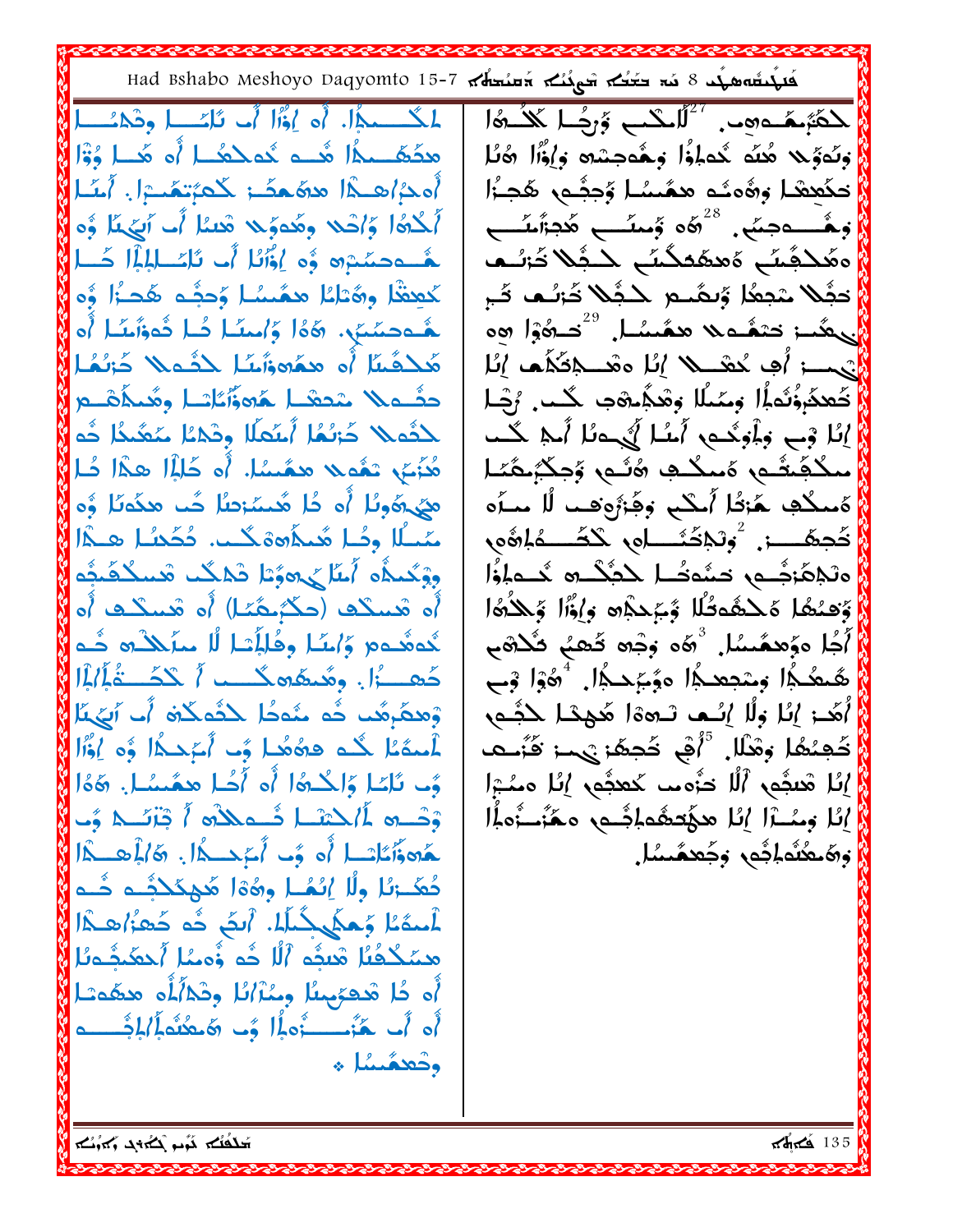Had Bshabo Meshoyo Daqyomto 15-7 xdripx xiter xis 8 مله هشتانه ومئر حمّكا حصّكُنا وقتوجُتا فالمصر أمصار حُذُه أُل وهُزب مُحفَّدت دَٰۥٗا وِحۡعِنُعِدَاهِ ۖ هَٰٓ;هُۥَهٖ حَدۡ}ِلۡهِ ۚ شَيۡ مُحۡثَمَلٗاً. ۞ صَ هَمُنُا وَنَهۡ: عَنۡتَہِهِ حَصُعكُم هُزمه هَمْلُا وِهَبْ كَعْطَنْنَا هَدُمْ أَوْدُنَا. هَبْ حَذَرِاُمٍ هَنَّهُ: عَكْرِمِنْهُ كَعِنْعِجُمٍ هُذِب م حُكُوْ أَوَّلِيكُمُو :حَقَّ: هُوَجُمِي كَرِمُّا حَيُومِ مَبْ حَعَجُل. لِشَكْرُو هَٰذَا هُنْ وَوَهُدَا. ەدَنْدُەەب للكَحْرَٰا هَٰزُمْهَا. ەَحْرَٰا هِوْا دُو هُٰزَا شَلا. ەَخْتَعْلَ هَٰزَتْمُدُل وْ/لَمْت وُبكَنْفْعُب فَهِيْرَهِ ﴾ أَهُنِه لَحْشَمٍ وِكْمِكُوهِمَ هُوَجُلٌ هُمْ كُلُّهِ حَقَّوْمُمَا هُوَ هَٰذَاً ﴾ ٱنْكُس أَهْزَى لِمُتَعَمَّرُه مِنْ. وَهُمَّا هُرْمِ لِحَقَّى لَّكِيكُمَّا \* اسْأَىُلْ. حِمُلًا هُومُنَا حمَّحكُا وِيُّ مِ مَمْ حمَّحُا حسَّمُ عَمْدًا. مَكَلَاتْ لـشــده هَي وَممُدا لَّاحمُـنْزه ومُدرْهُوب. ەڭيەك دَافُا وَيْضُم شَوُتٍا. ەڭلاھ ەَھىْرە ݣە للىشا تْسْمَ هُـتمْا. ھسَّر ھەَشَا عَمَعًا ذَٰكًا هُمْ وَٱلْمُنْصَرِ. وَهَوْا ذُهُماْ وَوَتَعَطْ كُبِ هُوصِبًا هُزِيًا فَي قَضَلًا وَحَكْكم لْحُمْلُمُكُلِّ. يجد بحد أو يَمْحُبِعُل مْدَهُـا يُــِٓ بَه حَكَـٰۂ كَلاَـهُا هَــب هُـبُـُـتُوهب. ممُحكُمِـه حالُـقُـا وقـهةا هُــُ;ا أَمُــا لمكْتَمُرەھ \* مَّدَهُمْ مَّحَمَّدَهُ وَحَيْ هَدَا وَحَيْ مَحْرَا. حَكَّرَ حَكَّرَا وَهُدَا هُنْهُ هَوْمَ مَعْمَا وَأَوْجَا م ثُلا لَمَعْتُمُ! وكُـدة هُـدة مِنَّه منْ اللَّهُ منْ اللَّهُ مَـنْتَ مِنْ مَحْتَمَةً مَا مَكْمًا مَ ⊹ါန်ဇာည် مِنْعَلْهُا: حَقَّ: حَجَّة وَلِجْمَعُ هُوَجَحَدًا بشكِ هُنَّى هَجْزًا حِجَّجًا. وَٱلتَحِبِ حُجِبُوبِ الْكَحِكَالِ وَأَحِدٍ هِوَهِ هَدِمَا الْمَهْتَبَل وَحْمَدُه هُكُلُه شَدا هُتِمَّا أَوْهِ \* مَحْلُقُلُكُمْ هَوُمْ كَتَمْتَكُمْ مَحْلُقْلُكُمْ  $\frac{134}{134}$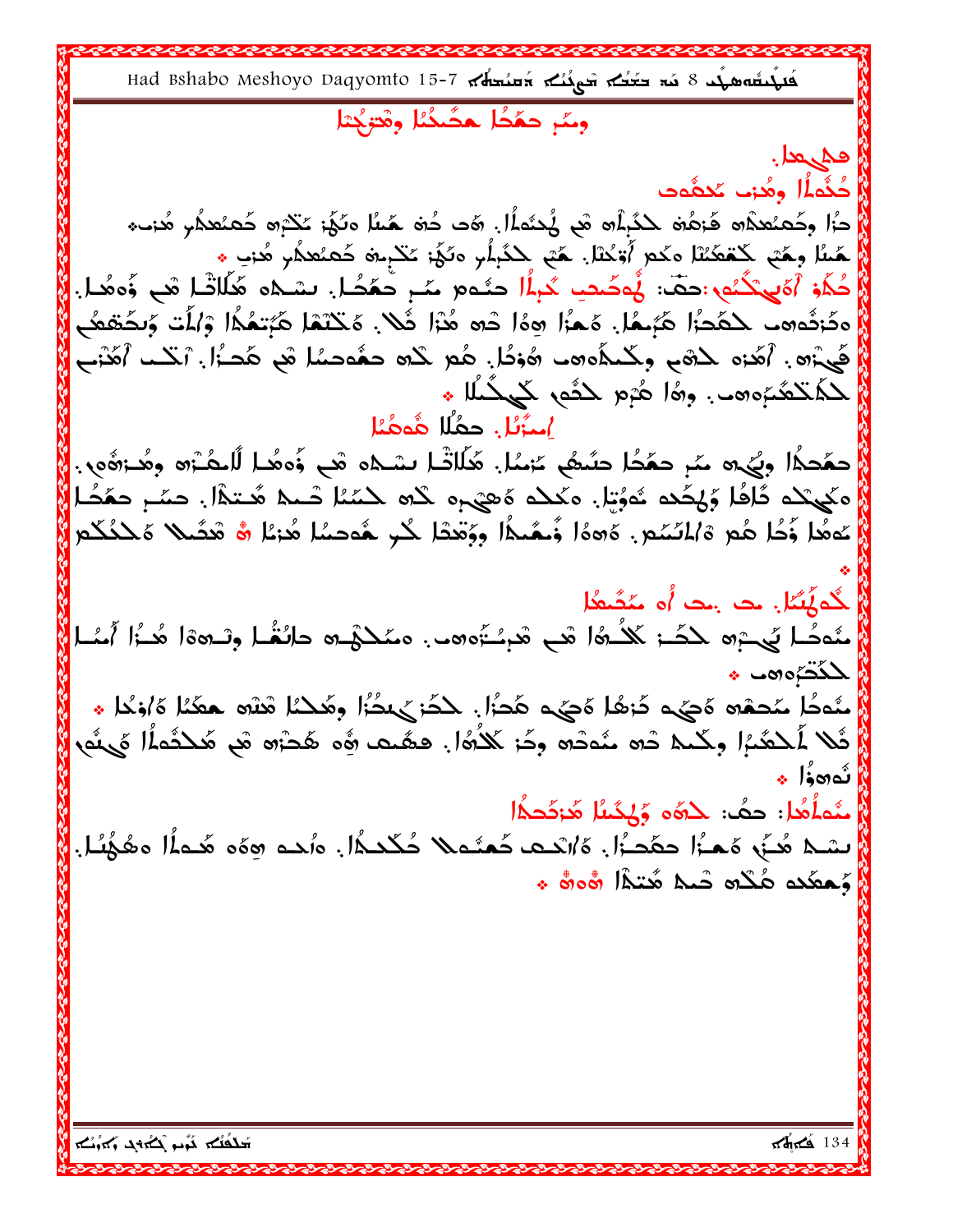Had Bshabo Meshoyo Daqyomto 15-7 ملحنك تحنيك شد بحنين المحتمون في المحموم بمعنى المحموم المحموم المح كُزْهَأُولُمْ وَمَمْسٍ حَمْحُمْ هَدُمْنَا وَقُدِيَّكُمْ ا هَكْعُرْمًا كَلا وَقَا هَكُلا هَنْقُا إِسْتُرْلَا وَهنُعدًا أَوصُّه لمُعْسُلُ وِفَيهُنفُوهِهَا وْ كَلْحَا أَحْكَـٰزَه ٱلنَّـهِ. وَهُكُنُـٰا تُكْـَوُّهِ، فْحَيْ هَا: حَدُّدَوْحُكَاثُومِ ۖ وَلَمُّتْمِ لَلْمُؤْتَمِنَتَ أهكَمَأْهِــــه. هڤــــع حُكَّوْفَـــع تُكْهَنَــع وهُمكْمَهُم هْدْهَٰذْ هُم حِذْفُاْ هَجْدَتُوْا هِ بِمِـــداً. هَدِهْــــوهُو وَكَـــدُلَّا وِكْعِدَّى وَهُوَ دُوْ. وَمَعْدَا هَيُنْذَا مَوْمَد الأعكمه والله على الله على الله أَدْهُا وَسَعَّنَا لَهُكَا دَشَكًا. شَكَّبَتْ شَعَ لْكَمُلُّ ةَامِنَّــرِه نُــهزُا ةَهــرُه لِكَنَّكَــح لَّحْمَلَ هُكُمْ لَهُدَّه مَحْمَدٌ وَحَمَدُ وتَعْنَى. شَيْئًا شَيْءًا شَيْئًا! مَثْمَوْهُا. الرُمْثُ / مُعَمَّدٌ مِعْ الْمَسْمَلَاتِ مِنْ الْمَصِيْرِ هُمْ أَتُوهِ شَكْتَهِلاً. هُكْتَنْحَتُوهِ وَبِ ومَحْدَّدَا وهُــع كَـــلا نُــوزًا. وتَـعمَــد ﴾ هَالَمِد أَه هَاهُم \* هْدِهُو، أَحَرُنُا هُبِ وْلَمِنْـا وِنُـوزًا وتَـحكَلَ أَبْكُرُهُ! هُدَهَنْه! كُعِمْدِهِ . أَهَكِمَا وَإِنَّمَا أَسْرِمِهِ. وَضَرِ مِمرُهِ خَرْجَتُهُمْ وِلَمَكْمَلِ خَاسْرُهِ هُم كَتْتَرُەھە ھۇلم ھُم أُەزْشە. كَتْر أُهنَّب 1, مؤة : حَصَّة 1, مؤهر صبُّه أ تَتَعَنَّونَا وَهُنَّوَوُمُأَا وَوُا كُلَّهَ. أَحمُّا وَحَصَّر لْكُنْمَ نَقْتُلْ. هأَنْمْ قُرْضَعْ شَيْئًا شَيْرَ هَهِ . أَحْسَمُهَ وَصَبِ مَعْسَلٍ. قَائَسْهِ أَلَّا لَٰلَّا ـْمَحَمَدُه وْسُلْ هُو وْمِ كَوكُوه*؟ أَنْتُ*ف أَوُّىعُـا كَحـْرَه . صُهد لُغُّـٰهُا وَهُـُوَدُّاًا ا أُ-رَه هَـمُ}ا لَاحْبُنُا حنَّهُوا همْرَم وهُنَـا لُا لحَقَّيْتْ الْمَحْسَلِ وَحَصَّرِ لِحَقَّمِكُ وَ20 |مَذَهُنَّــمِ مَّتـــتُوهب وِجُھڤَيـــدُّا. هەُ مەت. ھُڪَبَ ھەَ وَبِ ڪُوَڪُرُهَا وَڪُوَ أَلمسأَس كُبِ رَبِيبٍ حِكْسًا هُنَا هُلَاصَهِ هُدْأَاهِ مْدْهُدْهَا هُنُفْلًا ثُمِّ هُــدْ كَــلا وأَحْدُدًا. هَه ووُحْدَه أَمَّا هكْدَه فُكْـب أُوْكُلْ وَكُمْ كَبُرُنَا هَيُّهُا ۖ هَقُمُو ۚ وَمَسَرُو وڤحو وھُنُــا لَّا ھەُـــھە . ھَسكھــە إِنَّا هَأَهَٰ: كُبَّ. لَا أُوسَٰى هَٰدَلًا. حَدَّب هْنُدْهُورٍ وأَهْدَوٍ. وأَحْدَهُ أَهُو. وأَحْدُا هُه لُكْبِ لَكَعْقُمْ هَزْمَ هُغَةٍ. وَهُ الْمُؤْتَ ِّكُمْ أَكُمُّ أَوْ هُدِهِ مَدَّمٌ الْمَدَّمُ وَذُوَّبَ<br>كَعْفُرٍ. فَنَتَفَسَّدَ ثَلاَ فِي مُ ۇتۇپخىسى ئاڭتىسۇە قىلىپ نىسۇە، فَمِكْمِعِهِ هِ أَهْدِ. وَإِنَّا لَا أَسْلَمِ أَكْتُوا. ٱللَّهُ حَسَّنَ إِنَّا حَسَلاً شَهْدَهُ وَأَحْدَثُهُ ا ەھْكَىُا ھەدا ۋاھكەتكى ھەدۇئا \* ةُامِلُّ كَحَرَا مَعْ هَيْ كَخَرُهُ مِنْ هَأُحَقُـٰا ءكَرِ سْبَكُمْ يُكْفُلُ أَهْبَرْا وِنُرْشُو هَسْدُا وتهدد للمتكسَّدهما وتُعتَّرُه، ةُ/ف لَكَمَا لَـــٰؤَمَنُــٰهِ. هَرَضَـــه مصــٰیٌّ هُمَــُــا وْبِ سُهِدَ تَعْسَمْهُ هُنِّي. ه/ُهوَها أَنَّبِهِ وتعهضُ لَاهُنْزَا وِلَا تَدْهُمْ وَهْدِؤُونَا كمسلا فُلْعْسْتَ مِ وَحكَسْمٍ تَغْسَـٰمَلا ئىلا آئىم ھَے ھُوٓا. ھَـُهُلا وَرۡصَٰا ھِهَا مأَكْتَكُبُوهِ ، أَثْنُوهِ وَبِ وَقُوهَكُنُوهِ وَسُلًّا هِوَٰا لِحَفَّمِكُمِهِ ۚ فَقَعِ لَحِدُّهِ وَ وُحصَّرِمُنْـَـا تَعشَـــمِ وتَدرَهُـــمِ للَّوَحُـــا تْلِعُمُّا هُحِمَّات هُنْتَا جَنُبُهِ هِهَا مَكْلًا تحلفكم لمراشط بابه تحفظ  $\frac{134}{134}$